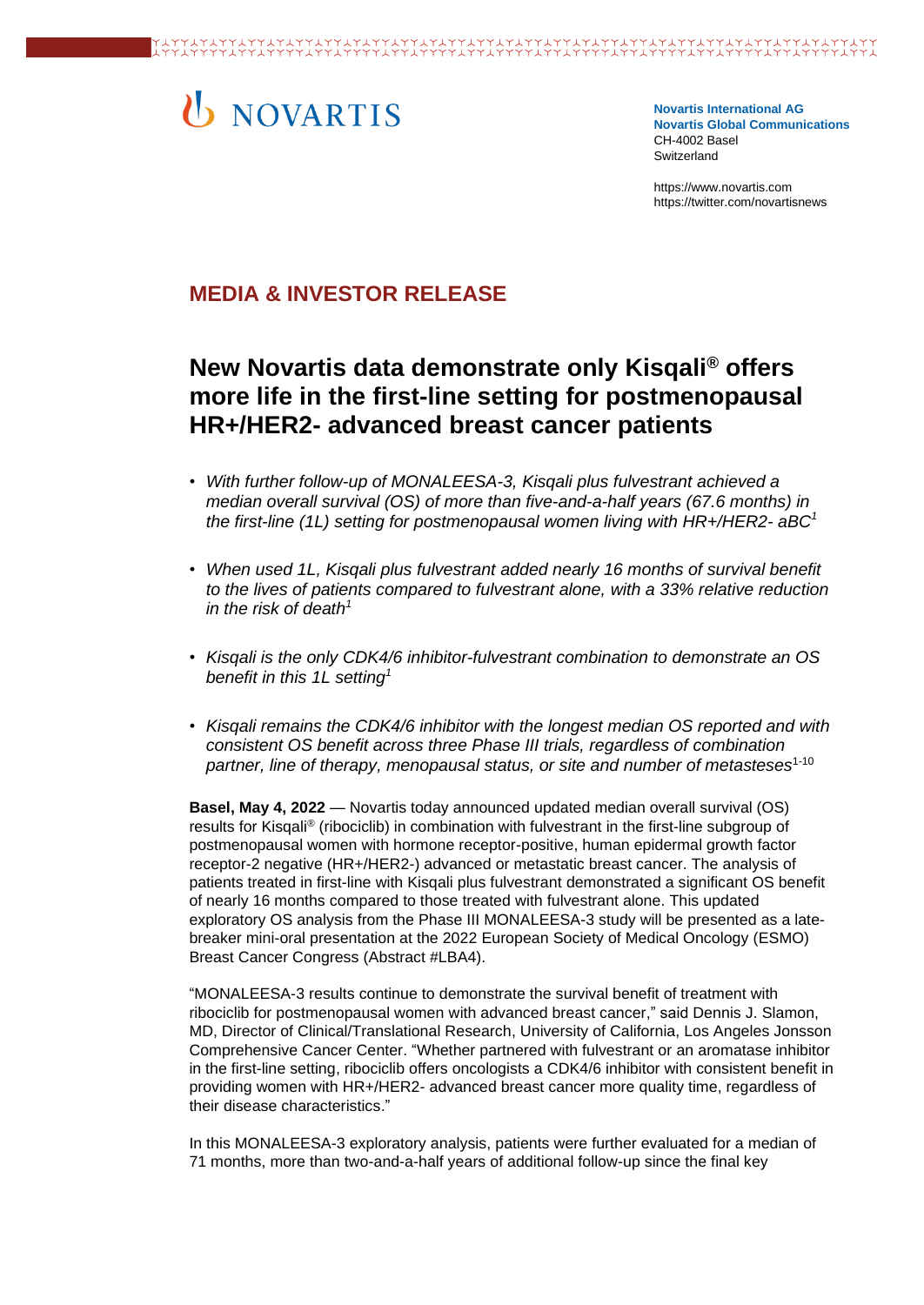secondary endpoint OS analysis, which was presented at ESMO Congress 2019 and published in the *New England Journal of Medicine.* The final OS analysis demonstrated a statistically significant OS benefit for Kisqali in combination with fulvestrant and a relative reduction in the risk of death by 28% compared to fulvestrant alone in the full population (HR=0.72; 95% CI: 0.568-0.924; p=0.00455)1,5-6 .

This new updated analysis with a median follow-up of five years found that in the first-line setting, Kisqali plus fulvestrant (n=237) achieved 67.6 months median OS as compared to 51.8 months for those treated with fulvestrant alone (n=128) (HR=0.673; 95% CI: 0.504- 0.899)<sup>1</sup> . Patients treated with Kisqali plus fulvestrant compared to those on fulvestrant alone in the first-line setting experienced over one-and-a-half years of additional delay to subsequent use of chemotherapy (49.2 months versus 29.0 months, respectively; HR=0.624; 95% CI: 0.481-0.810)<sup>1</sup>.

With this extended follow-up, the estimated survival rate at five years was 56.5% (95% CI: 49.5-62.9) for women who received Kisqali in combination with fulvestrant in first-line compared to 42.1% (95% CI: 33.2-50.7) for women who received fulvestrant alone 1 . Additionally, 16.5% of patients in the Kisqali plus fulvestrant arm (n=39) compared to 8.6% of those in the fulvestrant only arm (n=11) were still ongoing on therapy at this longer follow-up<sup>1</sup>. No new adverse events were observed.

"It is a tremendous achievement to see such remarkable, consistent overall survival results from the MONALEESA clinical trial program, demonstrating how Novartis is transforming care for people with breast cancer as we continue to work toward cures," said Jeff Legos, Executive Vice President, Global Head of Oncology & Hematology Development. "The unique profile of Kisqali continues to be reinforced, with results from MONALEESA-3 pushing the boundaries of how using a Kisqali-combination treatment regimen can extend lives of postmenopausal women living with HR+/HER2- advanced breast cancer without compromising quality of life."

The MONALEESA-3 overall survival data from ESMO Congress 2019 are featured in a [media](https://www.novartis.com/news/media-releases/novartis-kisqali-delivers-consistently-superior-overall-survival-monaleesa-3-trial-demonstrates-more-life-postmenopausal-hrher2-advanced-breast-cancer-patients)  [release](https://www.novartis.com/news/media-releases/novartis-kisqali-delivers-consistently-superior-overall-survival-monaleesa-3-trial-demonstrates-more-life-postmenopausal-hrher2-advanced-breast-cancer-patients)<sup>6</sup>.

#### **About Kisqali® (ribociclib)**

Kisqali is the only CDK4/6 inhibitor with proven overall survival benefit across all three Phase III advanced trials<sup>1-10</sup>, and is recognized by the National Comprehensive Cancer Network (NCCN) guidelines as the only CDK4/6 inhibitor with overall survival benefit in first-line HR+/HER2- advanced breast cancer<sup>11</sup>. Additionally, Kisqali has the highest rating of any CDK4/6 inhibitor on the ESMO Magnitude of Clinical Benefit Scale, achieving a score of five out of five for first-line premenopausal patients with HR+/HER2- advanced breast cancer<sup>12.</sup> Further, Kisqali in combination with either letrozole or fulvestrant has received a score of four out of five for first-line postmenopausal patients with HR+/HER2- advanced breast cancer<sup>13</sup>.

Kisqali has been approved in more than 95 countries worldwide, including by the United States Food and Drug Administration (FDA) and the European Commission, for the treatment of women with HR+/HER2- advanced or metastatic breast cancer in combination either with an aromatase inhibitor or with fulvestrant as initial endocrine-based therapy or following disease progression on endocrine therapy<sup>14-15</sup>. Kisqali in combination with fulvestrant is approved as initial endocrine-based therapy or following disease progression on endocrine therapy in men by the FDA<sup>14</sup>.

Novartis is continuing to reimagine cancer with additional trials of Kisqali. NATALEE is a large confirmatory clinical trial of Kisqali with endocrine therapy in the adjuvant treatment of HR+/HER2- early breast cancer being conducted in collaboration with Translational Research In Oncology (TRIO)<sup>16</sup>. Novartis is collaborating with SOLTI, who is leading HARMONIA to test the hypothesis whether Kisqali changes tumor biology to enable a better response to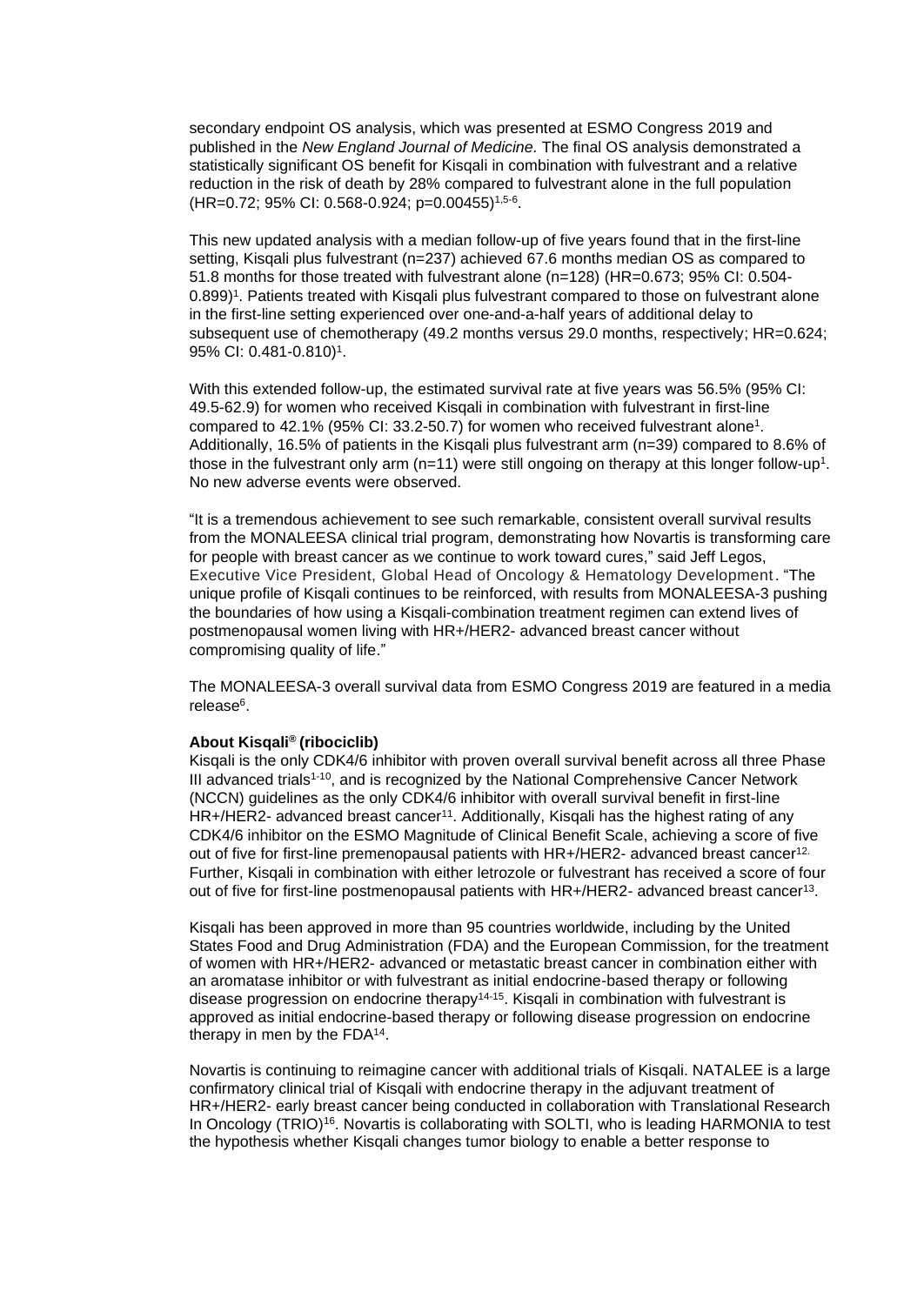endocrine-based therapy compared to Ibrance®\* for patients with advanced HR+/HER2-, HER2-enriched subtype.

Kisqali was developed by the Novartis Institutes for BioMedical Research (NIBR) under a research collaboration with Astex Pharmaceuticals.

Please see full Prescribing Information for Kisqali, available at [www.Kisqali.com.](https://www.us.kisqali.com/metastatic-breast-cancer/)

#### **Disclaimer**

This press release contains forward-looking statements within the meaning of the United States Private Securities Litigation Reform Act of 1995. Forward-looking statements can generally be identified by words such as "potential," "can," "will," "plan," "may," "could," "would," "expect," "anticipate," "seek," "look forward," "believe," "committed," "investigational," "pipeline," "launch," or similar terms, or by express or implied discussions regarding potential marketing approvals, new indications or labeling for the investigational or approved products described in this press release, or regarding potential future revenues from such products. You should not place undue reliance on these statements. Such forward-looking statements are based on our current beliefs and expectations regarding future events, and are subject to significant known and unknown risks and uncertainties. Should one or more of these risks or uncertainties materialize, or should underlying assumptions prove incorrect, actual results may vary materially from those set forth in the forward-looking statements. There can be no guarantee that the investigational or approved products described in this press release will be submitted or approved for sale or for any additional indications or labeling in any market, or at any particular time. Nor can there be any guarantee that such products will be commercially successful in the future. In particular, our expectations regarding such products could be affected by, among other things, the uncertainties inherent in research and development, including clinical trial results and additional analysis of existing clinical data; regulatory actions or delays or government regulation generally; global trends toward health care cost containment, including government, payor and general public pricing and reimbursement pressures and requirements for increased pricing transparency; our ability to obtain or maintain proprietary intellectual property protection; the particular prescribing preferences of physicians and patients; general political, economic and business conditions, including the effects of and efforts to mitigate pandemic diseases such as COVID-19; safety, quality, data integrity or manufacturing issues; potential or actual data security and data privacy breaches, or disruptions of our information technology systems, and other risks and factors referred to in Novartis AG's current Form 20-F on file with the US Securities and Exchange Commission. Novartis is providing the information in this press release as of this date and does not undertake any obligation to update any forward-looking statements contained in this press release as a result of new information, future events or otherwise.

#### **About Novartis**

Novartis is reimagining medicine to improve and extend people's lives. As a leading global medicines company, we use innovative science and digital technologies to create transformative treatments in areas of great medical need. In our quest to find new medicines, we consistently rank among the world's top companies investing in research and development. Novartis products reach nearly 800 million people globally and we are finding innovative ways to expand access to our latest treatments. About 108,000 people of more than 140 nationalities work at Novartis around the world. Find out more at [https://www.](https://www/)novartis.com.

Novartis is on Twitter. Sign up to follow @Novartis at **<https://twitter.com/novartisnews>** For Novartis multimedia content, please visit **https:/[/www.novartis.com/news/media-library](http://www.novartis.com/news/media-library)** For questions about the site or required registration, please contact [media.relations@novartis.com](mailto:media.relations@novartis.com)

#### **References**

1. European Society for Medical Oncology (ESMO) Breast Cancer Congress. Updated overall survival (OS) results from the first-line (1L) population in the Phase III MONALEESA-3 trial of postmenopausal patients with HR+/HER2- advanced breast cancer (ABC) treated with ribociclib (RIB) + fulvestrant (FUL) (Abstract #LBA4, May 4, 2022).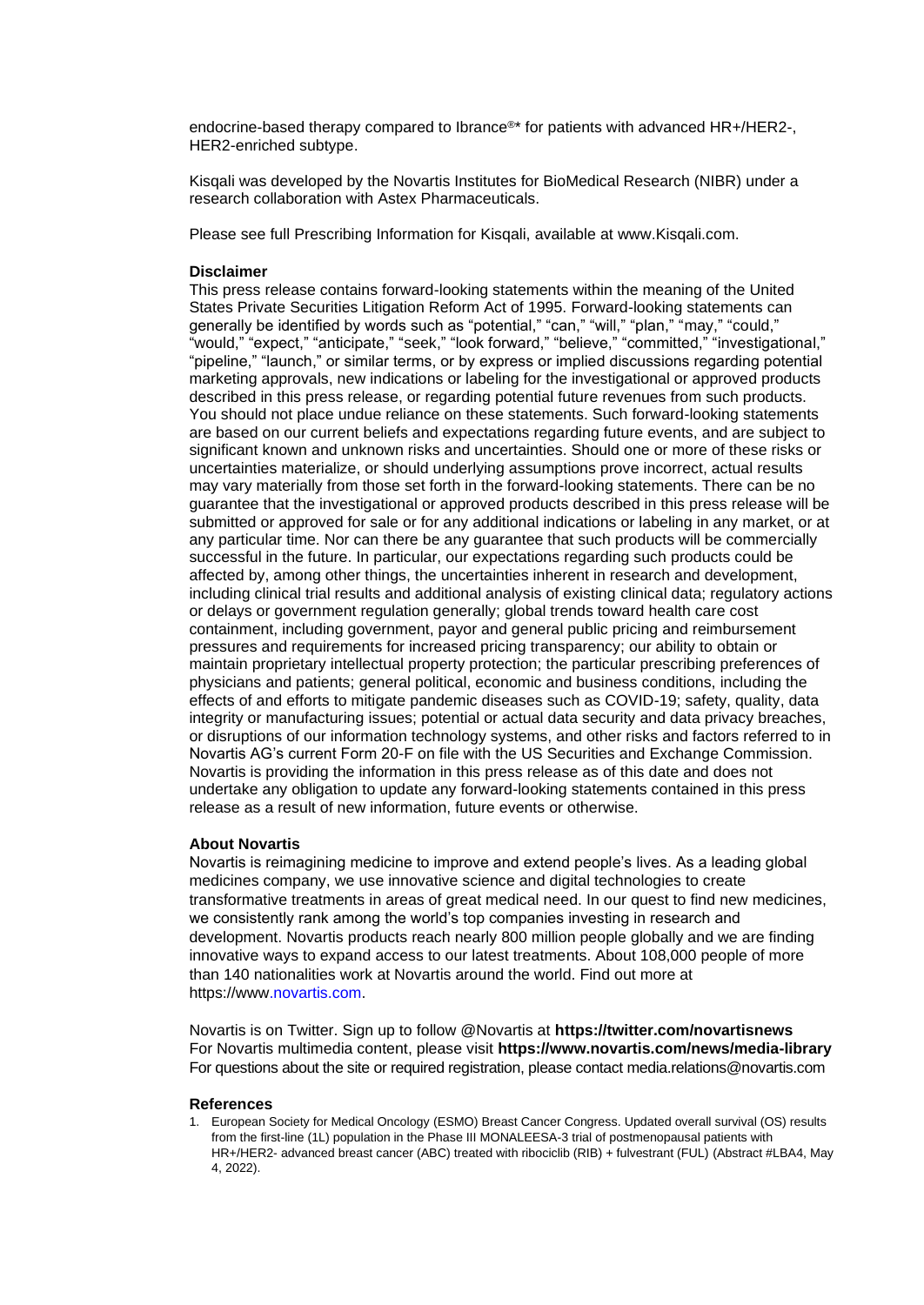- 2. Hortobagyi, et al. Overall Survival With Ribociclib Plus Letrozole in Advanced Breast Cancer. N Engl J Med 2022; 386:942-50.
- 3. Hortobagyi, et al. Overall survival (OS) results from the phase III MONALEESA (ML)-2 trial of postmenopausal patients with hormone receptor positive/human epidermal growth factor receptor 2 negative (HR+/HER2−) advanced breast cancer (ABC) treated with endocrine therapy (ET) ± ribociclib. Presented at the European Society of Medical Oncology (ESMO) Congress, September 16-21, 2021, (Abstract #LBA17).
- 4. Im, S. A. et al. Overall Survival with Ribociclib plus Endocrine Therapy in Breast Cancer. N Engl J Med 2019; 381:307-316.
- 5. Slamon DJ, Neven P, Chia S, Fasching PA, De Laurentiis M, Im S-A, et al. Overall survival with ribociclib plus fulvestrant in advanced breast cancer. N Engl J Med. 2020;382(6):514–24.
- 6. Slamon, DJ, et al. Overall survival (OS) results of the Phase III MONALEESA-3 trial of postmenopausal patients (pts) with hormone receptor–positive (HR+), human epidermal growth factor 2–negative (HER2−) advanced breast cancer (ABC) treated with fulvestrant (FUL) ± ribociclib (RIB). Presented at the European Society of Medical Oncology (ESMO) Congress, September 29, 2019, Barcelona, Spain (LBA7).
- 7. Slamon D, Neven P, Chia S, et al. Updated overall survival (OS) results from the Phase III MONALEESA-3 trial of postmenopausal patients (pts) with HR+/HER2− advanced breast cancer (ABC) treated with fulvestrant (FUL) ± ribociclib (RIB. Presented at the American Society of Clinical Oncology (ASCO) Annual Meeting, June 5, 2021, (Abstract #1001).
- 8. Tripathy D, Im S-A, Colleoni M, et al, Updated overall survival (OS) results from the phase III MONALEESA-7 trial of pre- or perimenopausal patients with HR+/HER2− advanced breast cancer (ABC) treated with endocrine therapy (ET) ± ribociclib. Presented at the San Antonio Breast Cancer Symposium, December 9, 2020. Abstract #PD2-04.
- 9. Yardley, Denise, A. et. al. Overall survival (OS) in patients (pts) with advanced breast cancer (ABC) with visceral metastases (mets), including those with liver mets, treated with ribociclib (RIB) plus endocrine therapy (ET) in the MONALEESA (ML) -3 and -7 trials. Presented at the American Society of Clinical Oncology (ASCO) meeting (Abstract #1054).
- 10. O'Shaughnessy J et al. Overall survival subgroup analysis by metastatic site from the Phase III MONALEESA-2 study of first-line ribociclib + letrozole in postmenopausal patients with HR+/HER2− advanced breast cancer. Presented at the San Antonio Breast Cancer Symposium, December 7-10, 2021. (Abstract #GS2-01).
- 11. National Comprehensive Cancer Network. NCCN Clinical Practice Guidelines in Oncology (NCCN Guidelines®) Breast Cancer. Version 1.2022.
- 12. European Society for Medical Oncology Magnitude of Clinical Benefit Scale Scorecard. https://www.esmo.org/guidelines/esmo-mcbs/esmo-mcbs-scorecards/scorecard-158-1. Published April 20, 2020. Updated August 21, 2020. Accessed September 9, 2020.
- 13. European Society for Medical Oncology Magnitude of Clinical Benefit Scale Scorecard. [https://www.esmo.org/guidelines/esmo-mcbs/esmo-mcbs-scorecards/scorecard-9-1.](https://www.esmo.org/guidelines/esmo-mcbs/esmo-mcbs-scorecards/scorecard-9-1) Published March 29, 2022. Accessed April 1, 2022.
- 14. Kisqali (ribociclib) Prescribing Information. East Hanover, New Jersey, USA: Novartis Pharmaceuticals Corporation; July 2020.
- 15. Novartis Data on File. Novartis Pharmaceuticals Corp: 2021.
- 16. Novartis Pharmaceuticals and Translational Research in Oncology (2018, December 7 2026, May 29). A Trial to Evaluate Efficacy and Safety of Ribociclib With Endocrine Therapy as Adjuvant Treatment in Patients With HR+/HER2- Early Breast Cancer (NATALEE). Identifier NCT03701334. https://clinicaltrials.gov/ct2/show/NCT03701334.

\*Ibrance® is a registered trademark of Pfizer Inc.

# # #

#### **Novartis Media Relations**

E-mail: [media.relations@novartis.com](mailto:media.relations@novartis.com)

Anja von Treskow Novartis External Communications +41 79 392 8697 (mobile) [anja.von\\_treskow@novartis.com](mailto:anja.von_treskow@novartis.com)

Julie Masow Novartis US External Communications +1 862 579 8456 julie.masow@novartis.com

Ashley Buford Novartis Oncology Communications +1 201 953 4364 (direct) [ashley.buford@novartis.com](mailto:ashley.buford@novartis.com)